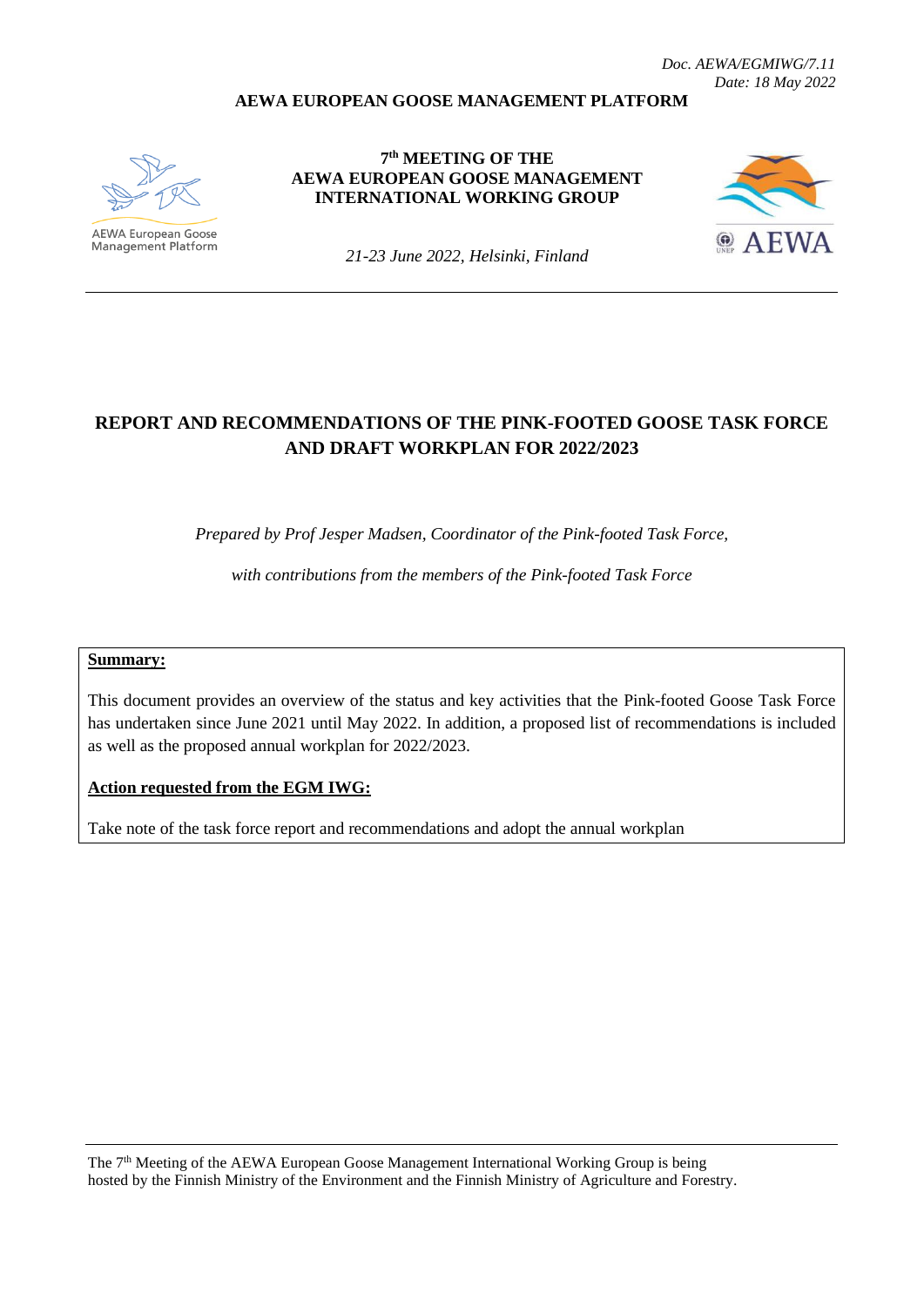The full list of members is presented in Annex 1. Currently, the Task Force consist of 18 members from six Range States (Norway, Sweden, Finland, Denmark, the Netherlands and Belgium). Prof. Jesper Madsen (DK) has been identified as Coordinator of the PFG TF.

### **1. Meetings**

Since no funding has specifically been allocated for the work of the PFG TF, communication and information exchange has been conducted through online meetings. The  $9<sup>th</sup>$  meeting (virtual) was held on 21 October 2021. The  $10<sup>th</sup>$  meeting (virtual) was held on 5 May 2022.

#### **2. Report of key activities and outcomes**

In June 2021, the EGM IWG approved the PFG TF workplan for 2021/2022, which encompassed the following tasks:

*3.1 Continue as internal reviewers of annual Monitoring and Harvest Assessment Reports.*

The Task Force kindly conducted a review of the chapter concerning PfG in the EGMP Monitoring and Assessment Report, 2022.

*3.2 Continue initiative to improve international exchange regarding hunting organisation and hunters' contribution to data collection via wing collection of shot geese.*

Informal contacts between Norwegian and Danish PfG hunters have been established, including exchange of experiences with organisation of effective goose shooting using blinds, decoys and calls. A video of effective PfG goose shooting and shooting training has been produced by the Norwegian Farmers' Union, with financial support from the Norwegian Environment Agency (Ove Martin Gundersen). Wing collections (identification of juveniles and adults in the hunting bag) of PfG shot in Norway has been organised for the hunting seasons 2021 and 2022, with a substantive sample accomplished by skilled hunters (organised by Ove Martin Gundersen). Data can be used to compare the differential age vulnerability to hunting in Norway and Denmark (where wing collection has been recorded since the start of the 1990s), to be used in the annual assessments.

*3.3 Continue technical discussions regarding potential biases in demographic variables and monitoring; programs, and analysis of critical components in the monitoring program (in collaboration with the Data Centre).* 

Using the Integrated Population Model (IPM) for the annual assessment, it has been suggested that there are biases in certain demographic variables. The Data Centre has addressed some of these sources of biases, for example the productivity (age counts). An analysis and scientific manuscript is currently in preparation and is planned to be submitted for publication in the autumn of 2022.

Parts of the current monitoring program (Capture-Mark-Recapture using neckbands) and age counts in Denmark and Norway have been funded by a research program by Aarhus University (grant to Jesper Madsen, 2012-2021). The funding has expired as of 31 December 2021, and so far it has not been possible to renew the funding. Therefore, it has been necessary to prioritise the monitoring variables most critical for the annual assessments. The Data Centre (led by Fred A. Johnson) has conducted an analysis (Value of Information) which shows that the most critical and cost-effective variables are the population counts in November and May, harvest data, number of May thaw days in Svalbard and productivity (age counts, reduced). Whereas excluding the very costly CMR program,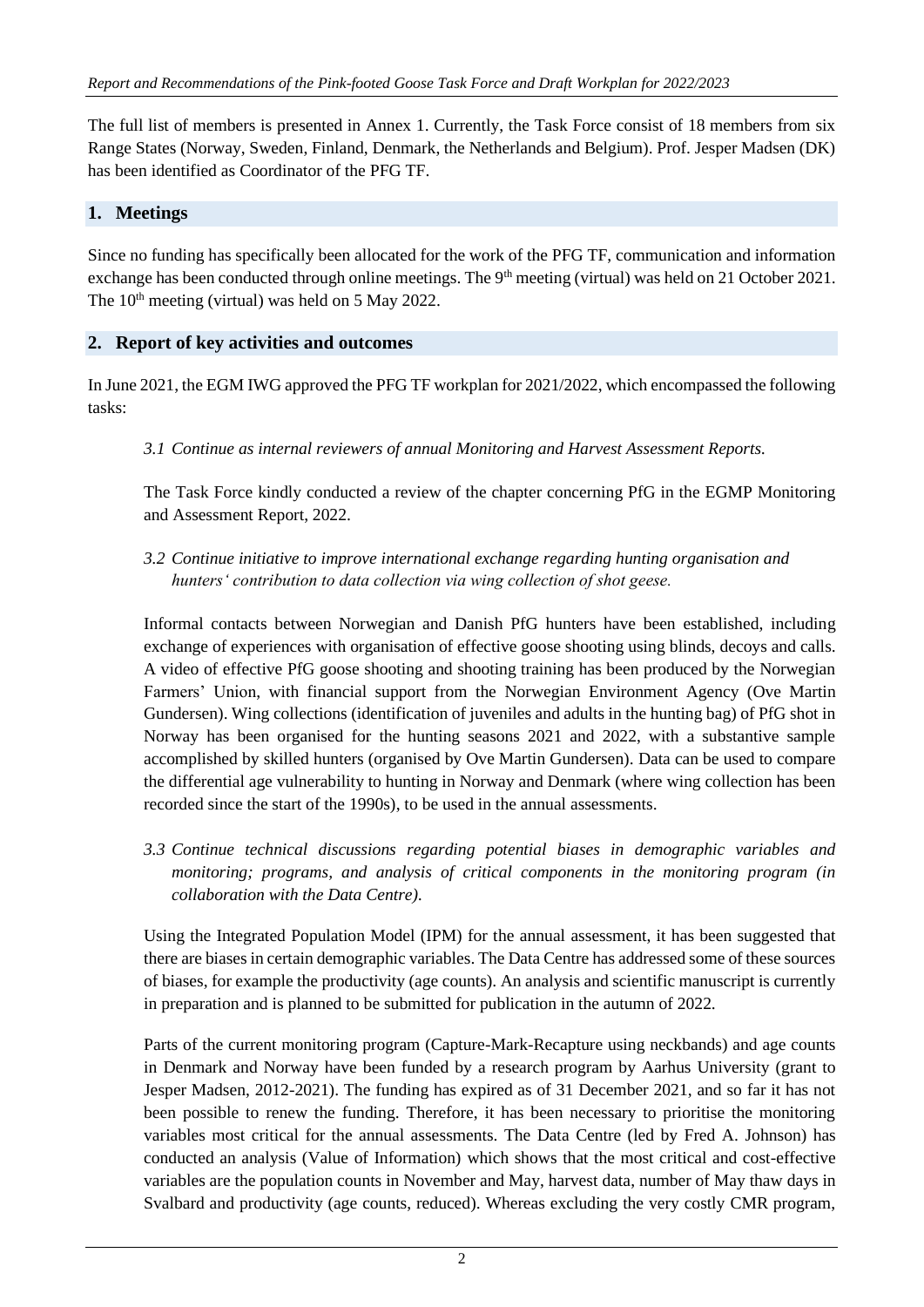providing annual adult survival and population estimates, did not affect the performance of the annual harvest assessment. The analysis is currently under review in a scientific journal. Regrettably, it has been decided to stop the CMR program and, from 2022 onwards, the annual assessment will no longer include data derived from neckbanding (i.e., annual survival and Lincoln estimate of population size). Aarhus University is aware of the fact that resighting of neckbands is an important stimulus of volunteer birdwatchers to engage in monitoring of geese in the range states; however, the data used for the assessment work has relied on concentrated annual campaigns of resightings by professional observers when volunteer efforts have unfortunately been low. It is not regarded as realistic that volunteers can replace the contributions by professional observers.

## *3.4 Propose a plan for the assessment to be used for the revision of the ISSMP in 2024*

Since it was decided to postpone the revision of the ISSMP for PfG until 2024, the preparation of input to the revision was put on hold for 2022/2023.

## **3. Recommendations**

#### *Revision of PfG ISSMP*

The most pressing need for the PfG TF is to plan the input to the forthcoming revision of the ISSMP for the PfG population in 2024, in collaboration with the EGMP Secretariat and the Data Centre (see also the PfG TF report from IWG 6). An outline of the overall components and steps are shown in Table 1.

#### *Dissemination*

Several dissemination initiatives focussing on PfG have been taken. One new initiative includes a plan to establish a network of dissemination platforms (museums, visitor centres, online facilities) along the flyway, coupled to the ongoing GPS-tagging of PfG which can be followed online (Danish initiative; contact Jesper Madsen; funding of Danish Centre by Lemvig and Holstebro Municipalities). Another initiative is a reportage centred around the use of science to inform management decisions with PfG as example; the movie is planned for Norwegian television, but will also come in English and Danish texted versions, to be used by the EGMP and others (Norwegian initiative: contact Ove Martin Gundersen; financed by the Norwegian Environment Agency). The PfG TF would like to engage in further initiatives to promote the EGMP flyway approach and uptake by national stakeholders, e.g. related to agricultural conflict resolution, reduction of crippling etc.

#### *Adjustments of monitoring*

In light of the cuts of in the monitoring program for PfG, the Data Centre and the PfG TF will discuss and plan adjustments of some variables, mainly age counts in the autumn.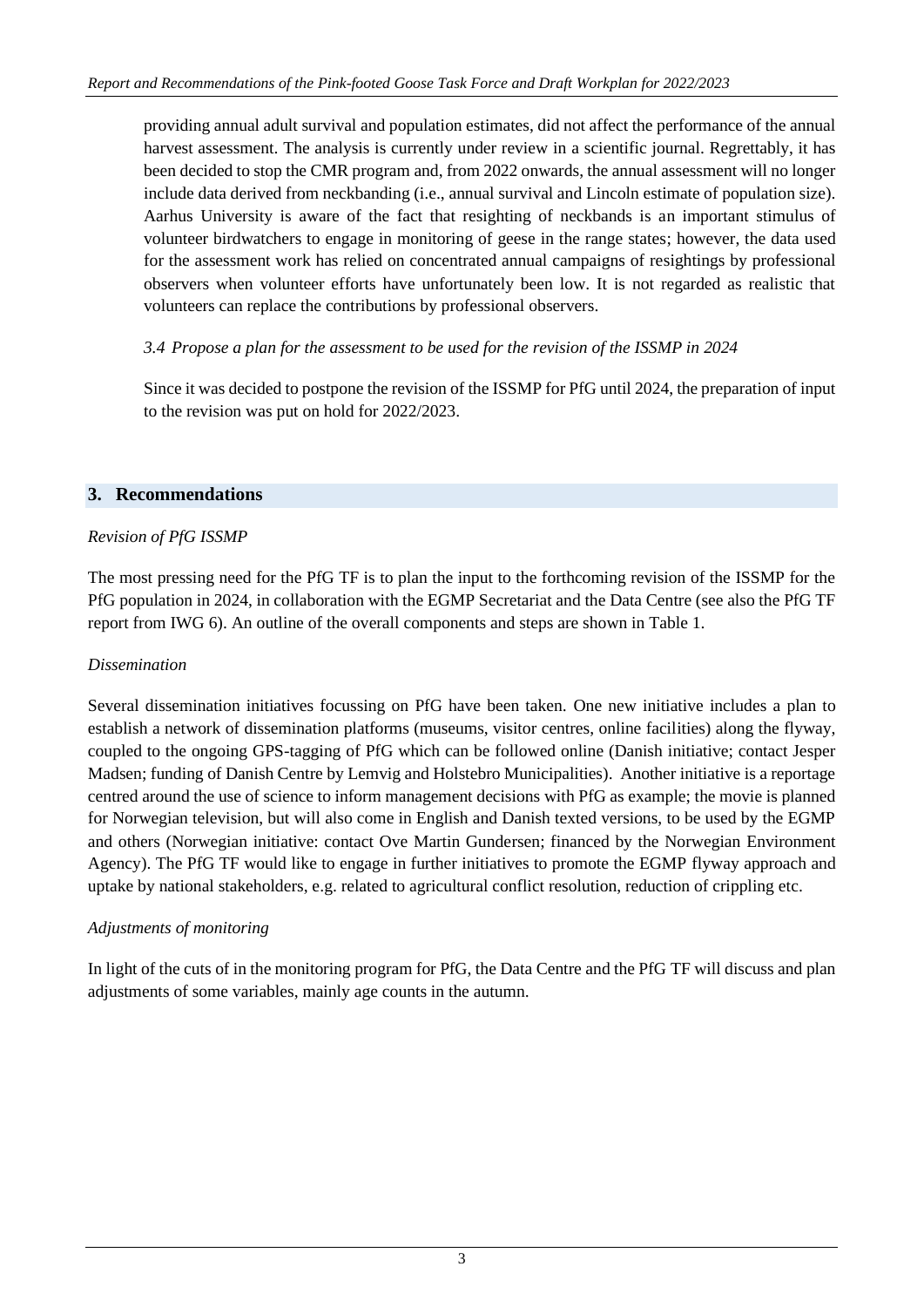## **4. Draft Workplan 2022/2023**

*Table 1. Pink-footed Goose Task Force Draft Workplan for 2022/2023*

| <b>Task</b>                                                                                                                                                              | <b>When</b>                                                                                                                                                                      | By whom?                                                                                                          | <b>Deliverables</b>                                                                                           |
|--------------------------------------------------------------------------------------------------------------------------------------------------------------------------|----------------------------------------------------------------------------------------------------------------------------------------------------------------------------------|-------------------------------------------------------------------------------------------------------------------|---------------------------------------------------------------------------------------------------------------|
| Discussions on adjustment of<br>monitoring program                                                                                                                       | June-September 2022                                                                                                                                                              | $DC + TF$                                                                                                         | Decision on organisation of age counts (and<br>possibly fundraising)                                          |
| Contribution to agricultural<br>conflict resolution                                                                                                                      | June-November 2022                                                                                                                                                               | PfG TF + Agricultural TF                                                                                          | Provide technical guidance, priority on<br>Norwegian PfG spring staging sites                                 |
| Crippling                                                                                                                                                                | June-August 2022                                                                                                                                                                 | $DC + TF$                                                                                                         | Reporting of status of PfG crippling 2022<br>and plans ahead                                                  |
| Dissemination platform along<br>the PfG flyway, using online<br>animations of year-round<br>whereabouts of GPS-tagged<br>geese, stories from the flyway,<br>webcams etc. | August-December 2022                                                                                                                                                             | TF + Aarhus University +<br>Nissum Fjord Naturpark +<br>Relevant and interested<br>museums and visitor<br>centres | Project description, identification of<br>potential partners, plan for funding                                |
| Plan for assessment to be used<br>for the ISSMP revision in 2024                                                                                                         | 2022/2023:<br>Impact model for agricultural damage in range states<br>(funded)<br>Svalbard tundra degradation assessment (to be                                                  | $DC + TF$<br>DC + TF + COAT (Norway)                                                                              | Analysis of relationship between abundance<br>of PfG and damage<br>Analysis of relationship between abundance |
|                                                                                                                                                                          | funded)                                                                                                                                                                          |                                                                                                                   | of PfG and tundra impact                                                                                      |
| Internal review of annual<br>reports                                                                                                                                     | Early June 2023                                                                                                                                                                  | <b>TF</b>                                                                                                         | Review back to DC early June 2023                                                                             |
| Plan for assessment to be used<br>for the ISSMP revision in 2024                                                                                                         | 2023/2024:<br>Evaluation of ISSMP fundamental objectives, including<br>range, ecological integrity, habitat restoration,<br>population target, damage, tundra impacts, crippling | $TF + DC$                                                                                                         | Chapters in report to be used for revision of<br><b>ISSMP</b>                                                 |
|                                                                                                                                                                          | Decision on treatment of new migration route<br>Development of an Adaptive Flyway Management<br>Program (AFMP)                                                                   | <b>TF</b><br>$TF + DC + EGMP$ Sec                                                                                 | AFMP to be developed after IWG 2024                                                                           |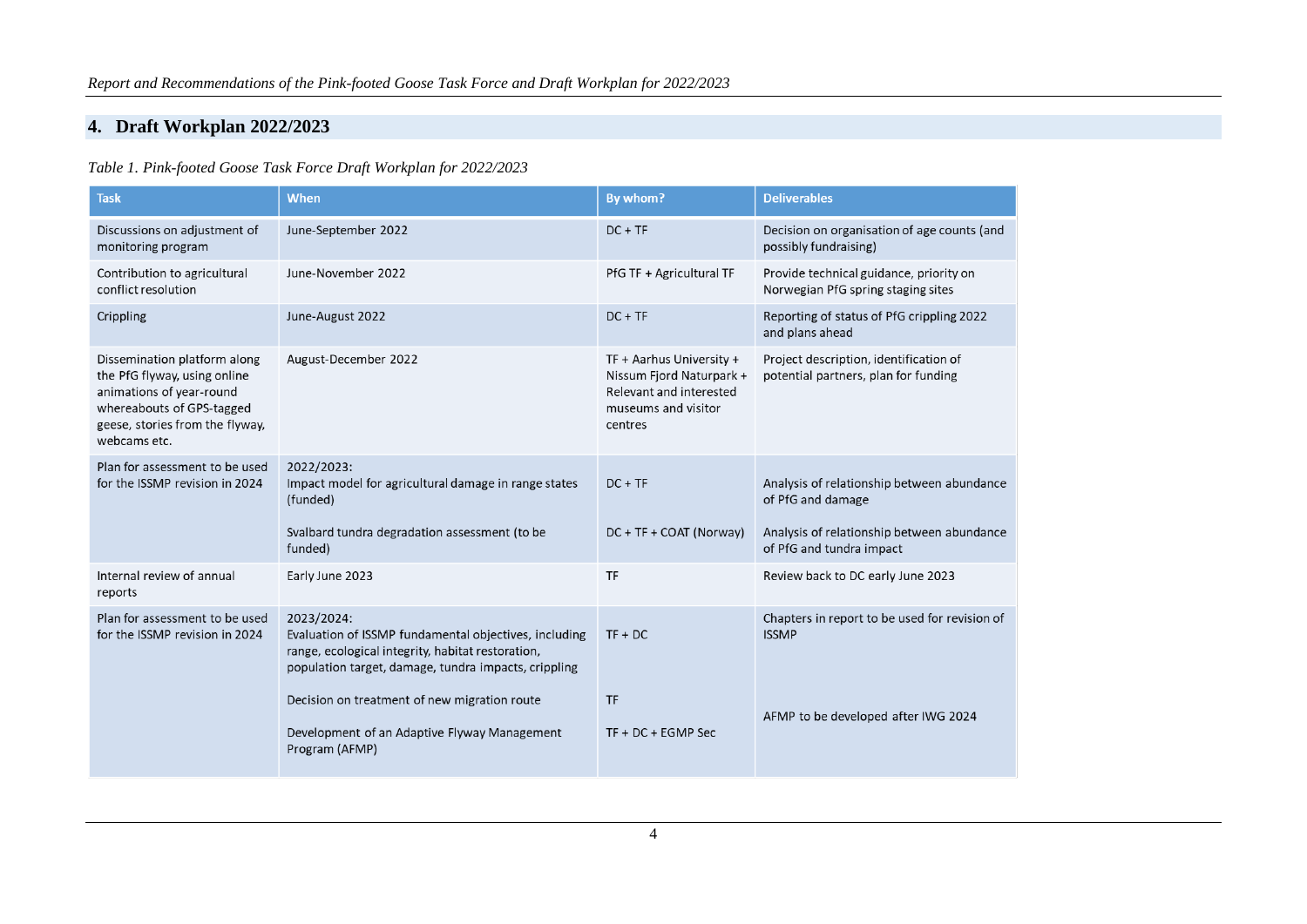| Annex 1. Members of the Pink-footed Goose Task Force as of 19 May 2022 |
|------------------------------------------------------------------------|
|------------------------------------------------------------------------|

| Country                                                                                     | Representative              | Affiliation                                                                                               |
|---------------------------------------------------------------------------------------------|-----------------------------|-----------------------------------------------------------------------------------------------------------|
| Belgium                                                                                     | Floris Verhaeghe            | Nature and Forest Agency                                                                                  |
| Belgium                                                                                     | Frank Huysentruyt           | <b>Institute for Nature and Forest Research</b>                                                           |
| Belgium                                                                                     | Eckhart Kuijken             | Research Institute for Nature and Forest,<br>Flemish Government of Belgium Expert,<br>Univ. Ghent Belgium |
| Belgium                                                                                     | <b>Christine Verscheure</b> | Natuurpunt Belgium                                                                                        |
| Denmark                                                                                     | Jesper Madsen (Coordinator) | Aarhus University                                                                                         |
| Denmark                                                                                     | Søren Egelund Rasmussen     | Danish Environmental Protection Agency                                                                    |
| Denmark/CIC -<br>International<br>Council<br>for<br>Game<br>and<br>Wildlife<br>Conservation | Iben Hove Sørensen          | Danish Hunters' Association                                                                               |
| Denmark                                                                                     | Niels-Erik Jørgensen        | Danish Hunters' Association                                                                               |
| Denmark                                                                                     | <b>Knud Flensted</b>        | <b>BirdLife Denmark</b>                                                                                   |
| The Netherlands                                                                             | Kees Koffijberg             | Sovon Vogelonderzoek Nederland                                                                            |
| Finland                                                                                     | Jorma Pessa                 | Centre for Economic Development                                                                           |
| Norway                                                                                      | Ingunn Tombre               | <b>NINA</b>                                                                                               |